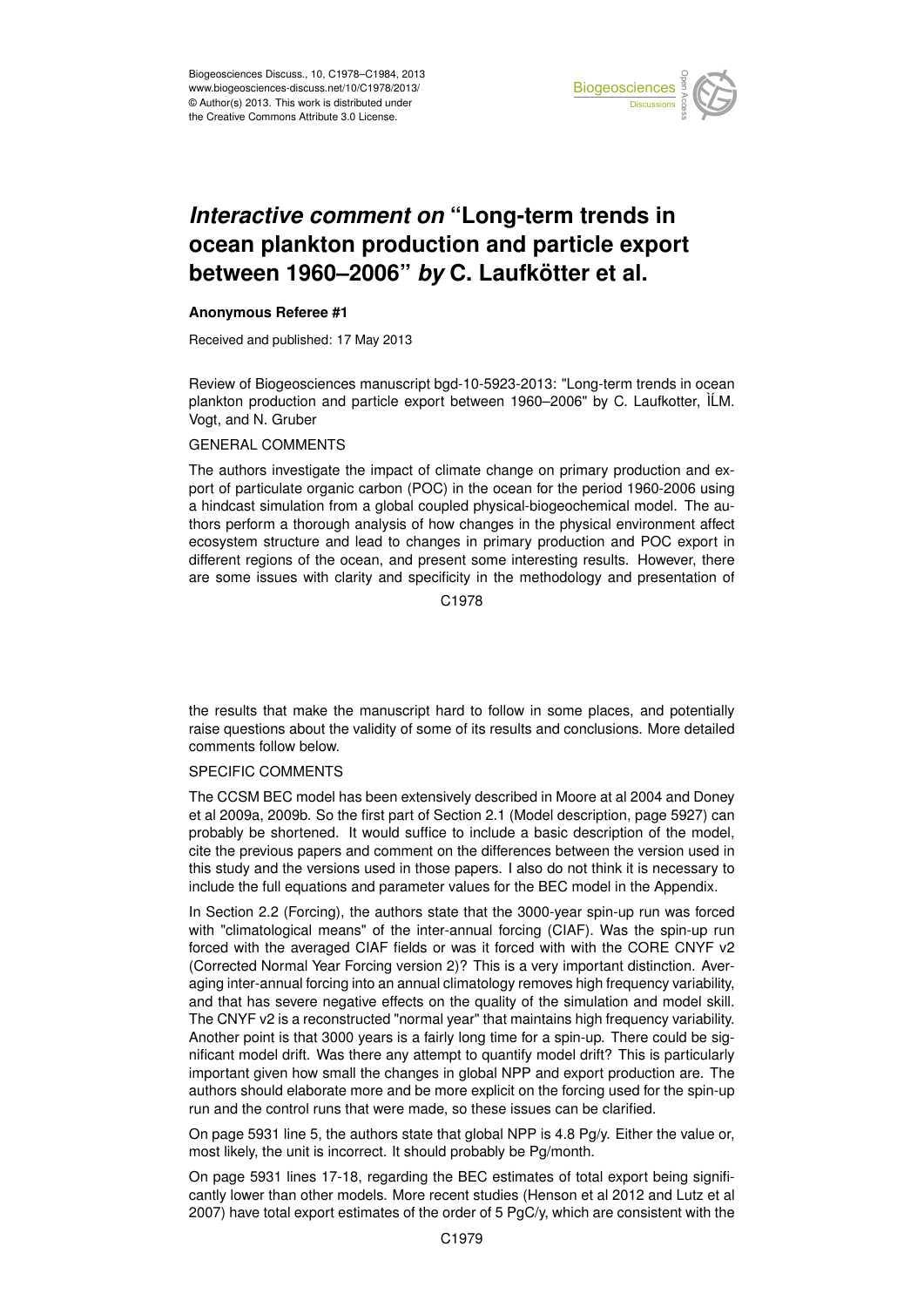CCSM BEC results presented in the manuscript.

In Section 2.4 (Calculation of trends), it would be helpful if the authors stated explicitly the temporal frequency of the model data used to compute the trends. Did they use weekly, monthly or annual model output? The mention of specific months and seasons in the text suggests that they used monthly data. But it's not clear. If they used monthly or weekly data, was the seasonal cycle removed before computing the trends? The authors should provide more detail on how the trends were computed so the reader can better evaluate the results presented. Do the time-series plots (Figures 2 and 9) show annual means or deseasonalized monthly means? It would also be helpful if, in addition to the definitions of export production, NPP and phytoplankton and zooplankton biomass, the authors also included the units used for these quantities (between parentheses, perhaps).

The units in Figure 1 are a bit confusing. Panels a, c and e show percentages and panels b and d show mol C/mˆ2/yr. So are the trends/percentages in panels a, c and e %/year or percent over the 47 years of the simulation? In the caption, the authors should be more explicit about what is being shown in the figure. I would also change the color of the land to something other than light blue. This makes it look like the trends in the light blue regions in the ocean are not significant. The same comments apply to Figure 4. The authors use "PP" in Figure 1a,b and "NPP" in the text. The same acronym should be used everywhere.

On page 5932 line 16, the authors state that the decline in NPP and EP in the Southern Ocean is greater than the inter-annual variability. Looking at Figure 2, that is not very clear. There is considerable inter-annual variability in the Southern Ocean and other regions as well. But the authors do not quantify nor show any estimates of the model's inter-annual variability to contrast with the computed trends. Given the model's interannual variability, are the observed trends and changes significant? This is a very important issue given how small the changes in NPP and export production (6% and 7%, respectively) are in that 47-year period. For example, Henson et al 2010 and Yoder

C1980

et al 2010 argue that longer time-series of at least ∼40 years are needed to distinguish a climate change signal from natural variability. So according to Henson et al 2010, the 47-year hindcast run is barely long enough to detect a climate change signal.

Figure 2 lacks units for the variables shown in panels c, d and e. It's also not clear what is being shown in the time-series plots. Are these annual means or deseasonalized monthly means? More information about the plots should be included in the caption.

On page 5932 line 22, it looks like it should be Fig. 1e NOT Fig. 1c.

On page 5933 lines 1-4, the authors talk about the relationship between "changes" in NPP and "changes" in SST and refer to Figure 3. What exactly is being shown in Figure 3? From the magnitude of the values and number of data points, it looks like a plot of global NPP vs global mean SST from a series of model runs. If so, where do these model runs come from? How were they made? If these are not model runs, how did the authors obtain the global NPP and SST values in the plot? I did not find any mention of it in the methodology or figure caption. In the text (lines 1-4), the authors refer to "changes" in NPP being correlated with "changes" in SST, which implies the figure shows delta NPP vs delta SST. But the figure caption says "annual NPP as a function of changes in SST", which implies NPP vs delta SST. And yet the magnitude of the values suggests that these are global integrals of NPP vs global averages of SST. In addition, in the text the authors mention the relationship/correlation changes with latitude, but I don't see any information on latitude in the figure. The reader cannot properly evaluate the results and arguments presented without knowing exactly what is shown in Figure 3.

In Figure 4, the labels in the panels say "small phyto trends", "diatom trends" but the caption says "changes in small phyto NPP" and "changes in diatom NPP". The labels in the panels are misleading because they suggest that the trends are in biomass not NPP.

On page 5935 line 1, there is an extra "zooplankton biomass".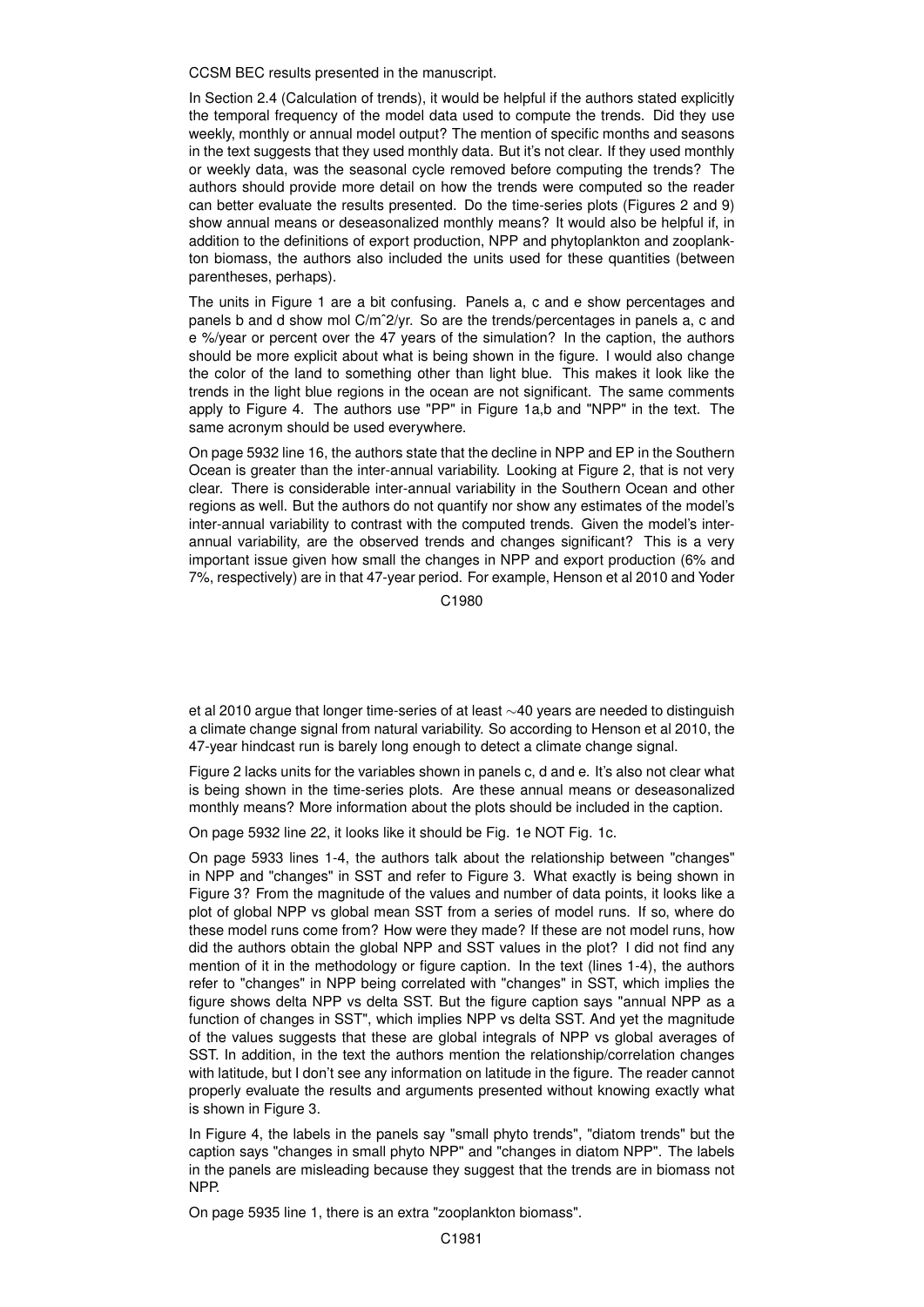In Figure 5, how were these changes computed? Are these trends (slope of linear regressions) or differences between annual or decadal means? The authors should be more explicit about what is shown in the figure in the caption.

On page 5936 line 9, there is a typo "...weak oh phytoplankton...".

On page 5936 lines 24-25, the authors state that small phytoplankton have higher light requirements than diatoms. Are they referring to the small phytoplankton's lower max Chl:C ratio?

The caption in Figure 6 has "a" and "b" labels but I don't see any "a" or "b" labels in the panels.

Figure 7 does not have any units for the biomass shown in the "y" axis of the plots.

Figure 8 shows a distribution map of the different sources of POC. Is this an average for the period 1960-2006? How exactly was this computed?

The word "through" is misspelled on page 5940 line 5.

On page 5940 lines 25-27, there is not much of a trend in the sources of POC, particularly in the Southern Ocean and North Atlantic. Perhaps adding the regression line would help see the trends. This also relates to my previous comment on inter-annual variability and the climate change signal.

On page 5942 line 15, the authors state that they also see a "global decline in chlorophyll". Is this surface chlorophyll or an average for the upper 100 m or mixed layer? The authors should be more specific.

The studies by Henson et al 2010 and Yoder et al 2010 are particularly relevant to the statement made on page 5944 lines 22-25.

In the different sections of the Discussion, the authors provide a very nice and thorough analysis of how changes in the physical environment impact the ecosystem dynamics and global NPP and export production and compare their results to other studies.

C<sub>1982</sub>

However, questions remain regarding the significance of the observed trends given the model's temporal variability. In general, the authors should also be more explicit and include more information, including units and exact definitions, about what is being shown in each figure in the figures' captions. In many places not enough information is provided to properly evaluate the study's results and conclusions.

#### RECOMMENDATION

In summary, I find that the manuscript is potentially acceptable for publication in Biogeosciences after a major revision addressing the issues raised in the comments above.

## **REFERENCES**

Moore, J. K., S. C. Doney, and K. Lindsay (2004). Upper ocean ecosystem dynamics and iron cycling in a global three-dimensional model. Global Biogeochemical Cycles 18(4).

Doney, S. C., I. Lima, R. A. Feely, D. M. Glover, K. Lindsay, N. Mahowald, J. K. Moore, and R. Wan- ninkhof (2009). Mechanisms governing interannual variability in upperocean inorganic carbon system and air–sea CO2 fluxes: Physical climate and atmospheric dust. Deep Sea Research Part II: Topical Studies in Oceanography 56(8), 640–655.

Doney, S. C., I. Lima, J. K. Moore, K. Lindsay, M. J. Behrenfeld, T. K. Westberry, N. Mahowald, D. M. Glover, and T. Takahashi (2009). Skill metrics for confronting global upper ocean ecosystem- biogeochemistry models against field and remote sensing data. Journal of Marine Systems 76(1), 95–112.

Henson, S. A., R. Sanders, E. Madsen, P. J. Morris, F. Le Moigne, and G. D. Quartly (2011). A reduced estimate of the strength of the ocean's biological carbon pump. Geophysical Research Letters 38(4), L04606.

Lutz, M. J., K. Caldeira, R. B. Dunbar, and M. J. Behrenfeld (2007). Seasonal rhythms of net primary production and particulate organic carbon flux to depth describe the